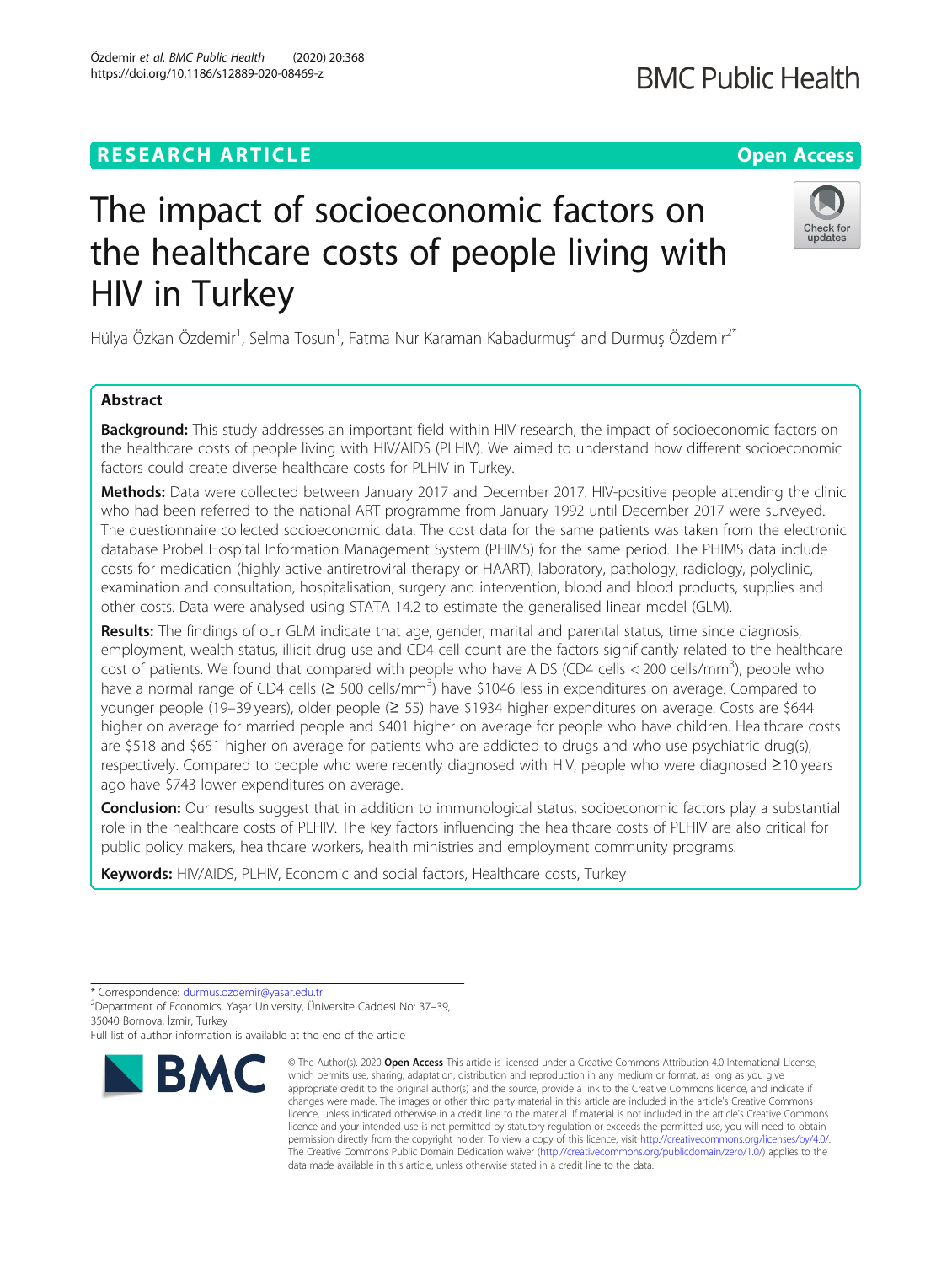## Background

Although, the life expectancy of people living with HIV/ AIDS (PLHIV) has increased substantially since the introduction of antiretroviral treatment (ART), current HIV data trends show that a large number of people are still infected and living with HIV in Turkey and in the world, [\[1](#page-8-0)–[7](#page-8-0)].

Following these developments, the health care cost of PLHIV is rising and the issue has become increasingly important. Due to the high costs, the incumbent Turkish government currently introduced a cost cutting measure such as the foreign country originated HIV infections are no longer supported with free medical care. This measure has been criticized heavily. The health care costs of PLHIV are classified in a number of different groups in the Probel Hospital Information Management System (PHIMS) [[8](#page-8-0)]. PHIMS data include costs for medication (highly active antiretroviral therapy or HAART), laboratory, pathology, radiology, polyclinic, examination and consultation, hospitalisation, surgery and intervention, blood and blood products, supplies and other costs such as nursing and care services. All state hospitals and number of university hospitals in Turkey use this electronic system to store and share administrative, financial and medical information on a daily basis.

Our study intending to help on cost cutting measures to optimize both sides benefits.

Studies analysing the link between the social and economic factors and the prevalence of a disease are limited in the literature [\[5,](#page-8-0) [6,](#page-8-0) [9](#page-8-0)–[11](#page-8-0)]. Therefore, the objective of our paper addresses an important field within HIV research, the impact of socioeconomic factors on the healthcare costs of PLHIV in Turkey. To investigate the factors that determine healthcare costs of PLHIV, we considered demographic and socioeconomic characteristics (gender, age, education, marital status, parental status, employment, and wealth), risk factors for HIV infection (smoking, alcoholism, drug addiction, psychiatric drug use, sexual orientation: lesbian, gay, bisexual, and transgender (LGBT) or heterosexual), CD4 T-cell count (at the time of diagnosis), and time since diagnosis (the difference between 2017 and the year when HIV infection was first diagnosed).

Often research in this area focusses on one single issue such as the CD4 cell count and cost or age and cost or employment and cost for PLHIV. There has been no study covering all medical and socioeconomic factors affecting these health care costs. This research not only links the whole set of parameters, but also clarifies the impact of each parameter on the healthcare costs for PLHIV. Different socioeconomic factors can create diverse healthcare costs for PLHIV.

ART improves the quality of life for these patients, yet there are serious cost diversities among PLHIV. The main aim of this study was to clarify the key socioeconomic factors that affect healthcare costs for PLHIV. This may help to plan for future expenditure requirements and to suggest strategies for improving the efficiency of HIV treatment programs.

#### Methods

This study is carried out at Izmir Bozyaka Education and Training Hospital, Department of Infectious Diseases and Clinical Microbiology (Izmir, Turkey) where we have a cohort of 153 PLHIV. This cohort characteristics are the same as the whole country and represent the Turkish data in gender and all other sociodemographic factors [[4\]](#page-8-0). Following the ethical committee approval, this study used clinical data recorded by patients and healthcare professionals in the outpatient clinic. In order to determine socioeconomic measures, patients were interviewed face-to-face and the interview questions are the same as the earlier study of Özdemir et.al [\[9](#page-8-0)].

Cost data was taken from the electronic database Probel Hospital Information Management System (PHIMS) for the fiscal year 2017  $[8]$  $[8]$ . The data include costs for medication (HAART), laboratory, pathology, radiology, polyclinic, examination and consultation, hospitalisation, surgery and intervention, blood and blood products, supplies and other costs such as nursing and care costs.

Table [1](#page-2-0) describes the variables used in our analyses.

Table [2](#page-3-0) shows a comparison of total healthcare costs by patient subgroups. Patients with low CD4 T-cell counts and who are female, older, married and have children, who smoke and drink heavily, who are addicted to drugs, who have low-income and education are associated with higher healthcare costs. More specifically, the average healthcare cost is highest (\$5422.99) for patients with CD4 cell counts of less than 200 cells/mm<sup>3</sup>. The average cost decreases to \$4170.64 as CD4 cell count increases to  $200-499$  cells/ mm<sup>3</sup> and is lowest (\$3964.49) for patients with CD4 cell count  $\geq$ 500 cells/ mm<sup>3</sup>. Female patients have a mean healthcare cost of \$4689.55 as compared to \$4150.25 for males. For patients who are 55 or older, average annual healthcare cost is \$5041.74, whereas it is \$4820.45 for the 40–54 age group and \$3850 for the 19–39 age group. The average healthcare cost is also higher for married people (\$4985.74) compared to singles (\$3901.95). Looking at healthcare costs of patients with respect to wealth groups, we see that patients in the lowest income group (< Min wage) have the highest costs on average (\$4558.78). Other wealth groups with incomes  $\geq$  Min wage and  $\geq$  2x Min wage have average costs of \$4174.21 and \$4078.55, respectively. In addition, patients who have children have higher average costs (\$4987.97) than patients with no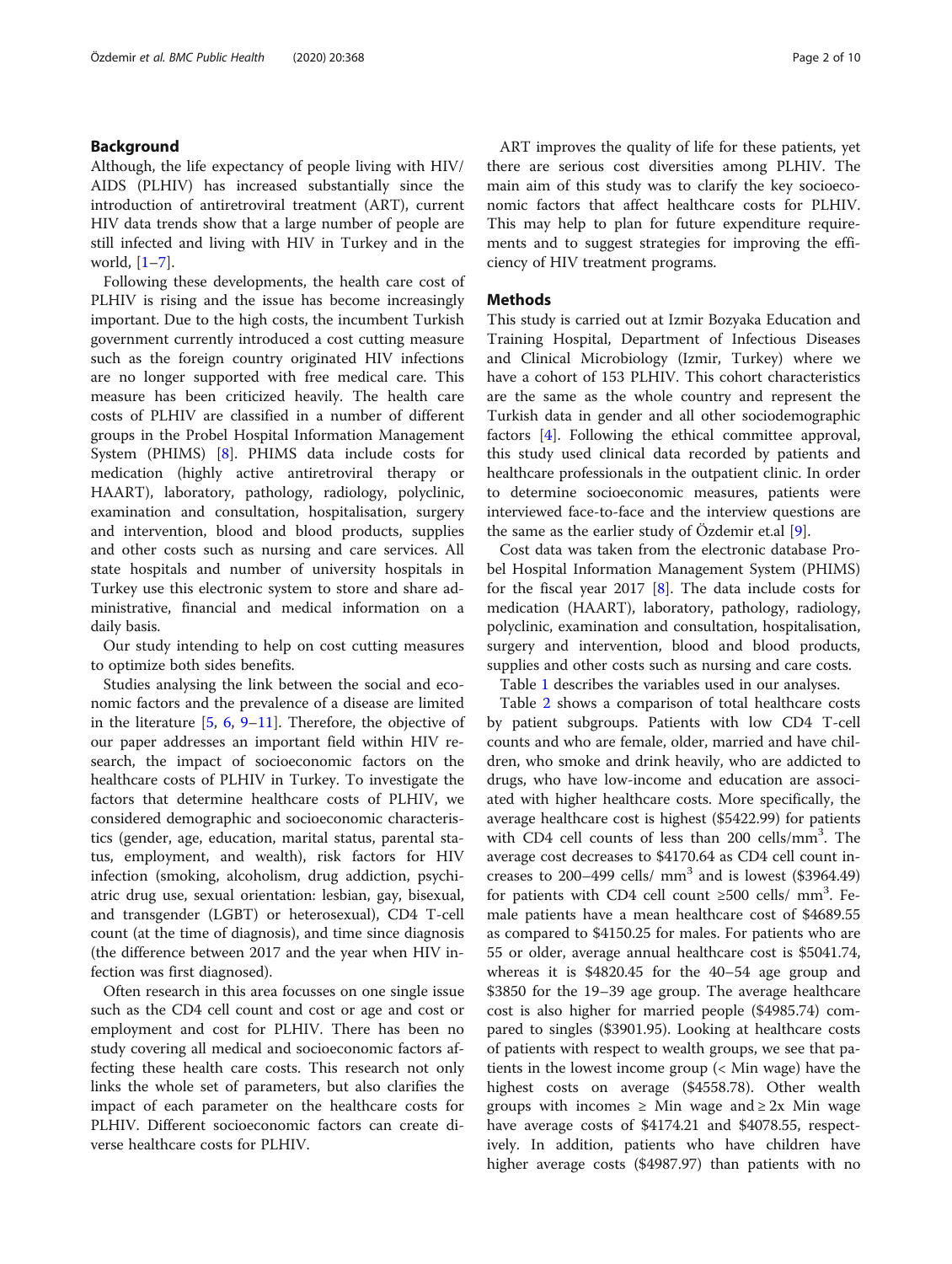#### <span id="page-2-0"></span>Table 1 Definition of Variables

| VARIABLE               | <b>DEFINITION</b>                                                                                                                                                                                                                                     |
|------------------------|-------------------------------------------------------------------------------------------------------------------------------------------------------------------------------------------------------------------------------------------------------|
| <b>EXPENDITURES</b>    | Total annual healthcare expenditures for 2017 (nominal \$).                                                                                                                                                                                           |
| <b>GENDER</b>          | Gender of the patient. Dummy variable $= 1$ if the patient is Female.                                                                                                                                                                                 |
| AGE                    | Age of the patient. Three categories: 1 (19-39), 2 (40-54), 3 ( $>$ = 55).                                                                                                                                                                            |
| WEALTH                 | Welfare status of the patient (measured by minimum wage, including non-wage income, family support,<br>transfer payments, etc.). Three categories: 1 (lower than minimum wage), 2 (higher than minimum wage),<br>3 (higher than double minimum wage). |
| <b>EDUCATION</b>       | Education level of the patient. Two categories: 1 (Middle school or less), 2 (High school and university).                                                                                                                                            |
| <b>EMPLOYMENT</b>      | Employment status. Dummy variable $= 1$ if the patient is employed, 0 otherwise.                                                                                                                                                                      |
| MARITAL STATUS         | Marital status. Dummy variable = 1 if the patient is married.                                                                                                                                                                                         |
| <b>CHILD</b>           | Parental status. Dummy variable = 1 if the patient has at least 1 child.                                                                                                                                                                              |
| <b>SMOKE</b>           | Smoking status. Dummy variable $= 1$ if the patient is a smoker.                                                                                                                                                                                      |
| <b>ALCOHOL</b>         | Alcohol use. Dummy variable $= 1$ if the patient drinks alcohol.                                                                                                                                                                                      |
| DRUG ADDICTION         | Drug addiction status. Dummy variable $= 1$ if the patient is addicted to drugs.                                                                                                                                                                      |
| PSYCH DRUG             | Psychiatric drug use. Dummy variable $= 1$ if the patient is taking psychiatric drugs.                                                                                                                                                                |
| <b>SEX ORIENTATION</b> | Sex orientation. Dummy variable $= 1$ if patient is heterosexual, 0 if identifies as LGBT.                                                                                                                                                            |
| CD4                    | CD4 T-cell count. Three categories: $1 \le 200$ cells/mm3), 2 (200–499 cells/mm3), 3 ( $\ge 500$ cells/mm3).                                                                                                                                          |
| <b>TIMEDIAG</b>        | Duration of treatment. Dummy variable = 1 if the patient was diagnosed $\geq$ 10 years ago, 0 otherwise.                                                                                                                                              |

children (\$3788.93). The average healthcare cost is higher for smokers (\$4383.91) compared to those who don't smoke (\$3985.82). Alcohol users also have a higher average healthcare cost (\$4383.90) than non-users (\$4186.51). Education level of patients are divided into two sub-groups. Namely, 'Middle school or less' and 'High school and university'. The average healthcare cost is higher for the former group (\$4707.58) compared to the latter one (\$3918.26). Patients who are employed have higher healthcare cost (\$4306.74) compared to employed patients (\$4083.07). Patients who identify themselves as LGBT (lesbian, gay, bisexual and transgender), have higher (\$4503.50) average healthcare cost than heterosexual patients (\$3982.73). Lastly, the average healthcare cost for patients who were diagnosed  $\geq 10$ years ago is higher (\$4291.69) than the cost for patients who were diagnosed more recently (\$4220.34).

Our dependent variable measures total annual health care expenditures for 2017, measured in nominal US dollars. Fig. [1](#page-4-0) shows that the distribution is left-skewed, and not symmetric.<sup>1</sup>

Although our data is not highly skewed, we avoided using ordinary least squares (OLS). Instead, we used generalised linear models (GLM) following Deb and Norton [\[12](#page-8-0)]. to relax the OLS assumptions of homoscedasticity and normality. First introduced by Nelder and Wedderburn [\[13](#page-8-0)], the GLM generalises the linear model and specifies the relationship between the observed response variable and some number of covariates. The GLM has two components: a link function, which links the expected value of the outcome to the linear predictor comprising the regression coefficients; and a variance function, which relates the variance as a function of the mean and is specified using the name of a particular member distribution of the exponential family [\[14](#page-8-0)].

To describe the form of the GLM, we first start with the classical linear model which can be summarized as:

$$
E(Y) = \mu \text{ where } \mu = x\beta. \quad (1)
$$

The components of Y are independent normal variables with constant variance  $\sigma^2$ . To generalize eq. (1), a three-part specification can be used:

(1) The random part: The components of Y have independent normal distributions with  $E(Y) = \mu$  and constant  $variance σ<sup>2</sup>$ .

(2) The systematic component: covariates  $x_1, x_1, ..., x_p$ produce a linear predictor η given by

$$
\eta = \sum_{j=1}^p x_{ij} \beta_{j.}
$$

(3) The link between the random and the systematic components:

 $\mu = \eta$ .

If we write  $\eta_i = g(\mu_i)$ , then  $g(.)$  is the link function and Y~F (distribution, eg., normal, binomial, Poisson, etc.). In this formulation, classical linear models have a

<sup>&</sup>lt;sup>1</sup>For the sample, skewness =  $-0.16$  and kurtosis = 2.4. We have also used Skewness and Kurtosis Test for normality after fitting a linear model. The null hypothesis which states that the data follow a normal distribution is rejected at a 5% significance level.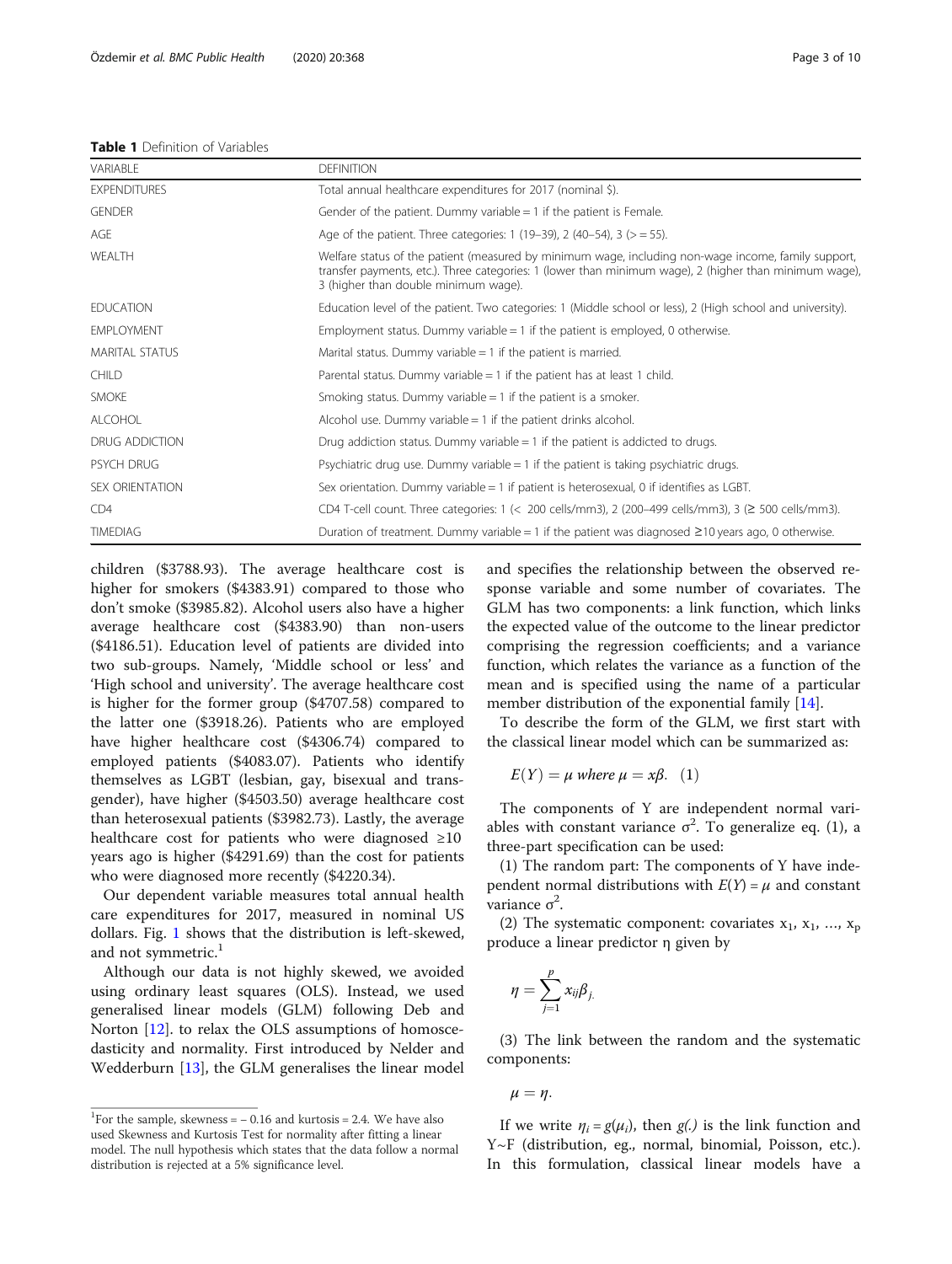Gaussian (Normal) distribution in the random part and the identity function for the link component [[15\]](#page-8-0). To estimate the GLM model, we used Newton–Raphson (maximum likelihood) optimization. All analyses were performed in STATA 14.2.

As explained in the preceding paragraphs, constructing the GLM involves selecting a variance function and an appropriate link function. We used common specification tests to make these choices. We first used the Box-Cox test [[16\]](#page-8-0) to determine whether our dependent variables needed any transformation in order to have a symmetric distribution. We did the Box-Cox test in two ways, with and without controlling for covariates. The test results showed that the linear, log, and multiplicative inverse specifications are strongly rejected. Combining these with what Fig. [1](#page-4-0) reveals about our cost data, we concluded that our cost variable does not need any transformation.

Next, we proceeded with the choice of the distribution family. We used a modified Park test [\[17](#page-8-0)–[19\]](#page-8-0) after running a GLM with gamma family and log link. The procedure involves computing the mean (expected value) and variance (squared error) for each observation and then predicting the squared error as a function of the expected value. The coefficient on the expected value indicates distribution. If the value is close to 0.0, it indicates a Gaussian family in which the variance is constant. If the value is close to 1.0, it indicates a Poisson-like family in which variance is equal (or proportional) to the mean. A value of 2.0 or 3.0 indicates a Gamma (variance is proportional to the mean squared) and inverse-Gaussian (variance is proportional to the cube of the mean) distribution, respectively [[19\]](#page-8-0). Our estimated coefficient was equal to 0.87, therefore our sample follows Poisson distribution.

As Glick et al. [[19\]](#page-8-0) point out, misspecification of family may result in efficiency losses, but it does not affect consistency as long as the link function is correctly specified. The power link has an important role in assessing the fit of models. It allows one to generate a wide variety of links. For example, power = 1, power = 0, and power = − 1 corresponds to the identity link, the log link and the reciprocal link, respectively [[14\]](#page-8-0). To find the optimal link, we compared deviance and log-likelihood values and AIC and BIC statistics. Moreover, we implemented Pregibon's link test [\[20](#page-8-0)] which evaluates the linearity of the response on the scale of estimation. The test assesses whether the coefficient on the squared term is significantly different from zero. We evaluated the power links in increments of 0.1 between − 2 and 2 to choose the most appropriate link [[14\]](#page-8-0). These statistics are presented in Table [3](#page-4-0) for a selected set of power links. We do not report the statistics for all power links in order to ease presentation. Log-likelihood, deviance, AIC and BIC

<span id="page-3-0"></span>**Table 2** Baseline characteristics of participants ( $n = 153$ , cost in \$)

| PATIENT TYPE                      | Mean Cost (\$) | Std. Dev. | Freq. |
|-----------------------------------|----------------|-----------|-------|
| <b>GENDER</b>                     |                |           |       |
| Male                              | 4150.25        | 2248.05   | 131   |
| Female                            | 4689.55        | 1331.37   | 22    |
| AGE                               |                |           |       |
| 19-39 years                       | 3850.03        | 2177.93   | 98    |
| 40-54 years                       | 4820.45        | 2081.52   | 35    |
| $\geq$ 55 years                   | 5041.74        | 1666.04   | 20    |
| WEALTH                            |                |           |       |
| < Min wage                        | 4558.78        | 1826.99   | 35    |
| $\geq$ Min wage                   | 4174.21        | 2252.34   | 63    |
| $\geq$ 2x Min wage                | 4078.55        | 2221.23   | 55    |
| CD4                               |                |           |       |
| $<$ 200 cells/mm <sup>3</sup>     | 5422.99        | 1883.97   | 19    |
| 200-499 cells/ mm <sup>3</sup>    | 4170.64        | 2112.31   | 61    |
| $\geq$ 500 cells/ mm <sup>3</sup> | 3964.49        | 2159.23   | 73    |
| <b>SMOKING</b>                    |                |           |       |
| No                                | 3985.82        | 2085.15   | 60    |
| Yes                               | 4383.91        | 2180.40   | 93    |
| ALCOHOL USE                       |                |           |       |
| No                                | 4186.51        | 1970.35   | 121   |
| Yes                               | 4383.90        | 2740.54   | 32    |
| <b>DRUG ADDICTION</b>             |                |           |       |
| No.                               | 4167.50        | 2066.87   | 123   |
| Yes                               | 4475.01        | 2465.13   | 30    |
| PSYCHIATRIC DRUG USE              |                |           |       |
| No                                | 4144.39        | 2142.92   | 135   |
| Yes                               | 4853.35        | 2119.43   | 18    |
| <b>EDUCATION</b>                  |                |           |       |
| Middle school or less             | 4707.58        | 2144.43   | 60    |
| High school and university        | 3918.26        | 2099.81   | 93    |
| <b>EMPLOYMENT</b>                 |                |           |       |
| Unemployed                        | 4083.07        | 2023.49   | 54    |
| Employed                          | 4306.74        | 2215.28   | 99    |
| MARITAL STATUS                    |                |           |       |
| Single                            | 3901.95        | 2071.78   | 107   |
| Married                           | 4985.74        | 2144.35   | 46    |
| SEXUAL ORIENTATION                |                |           |       |
| LGBT                              | 4503.50        | 1877.71   | 72    |
| Heterosexual                      | 3982.73        | 2342.59   | 81    |
| <b>HAVE CHILDREN</b>              |                |           |       |
| No                                | 3788.93        | 2151.65   | 97    |
| Yes                               | 4987.97        | 1926.85   | 56    |
| TIME SINCE DIAGNOSIS              |                |           |       |
| < 10 years                        | 4220.34        | 2184.93   | 137   |
| $\geq$ 10 years                   | 4291.69        | 1832.35   | 16    |
|                                   |                |           |       |

Abbreviations: Min wage minimum wage, CD4 CD4 T-cell count, LGBT lesbian, gay bisexual and transgender, Std. Dev standard deviation, Freq. frequency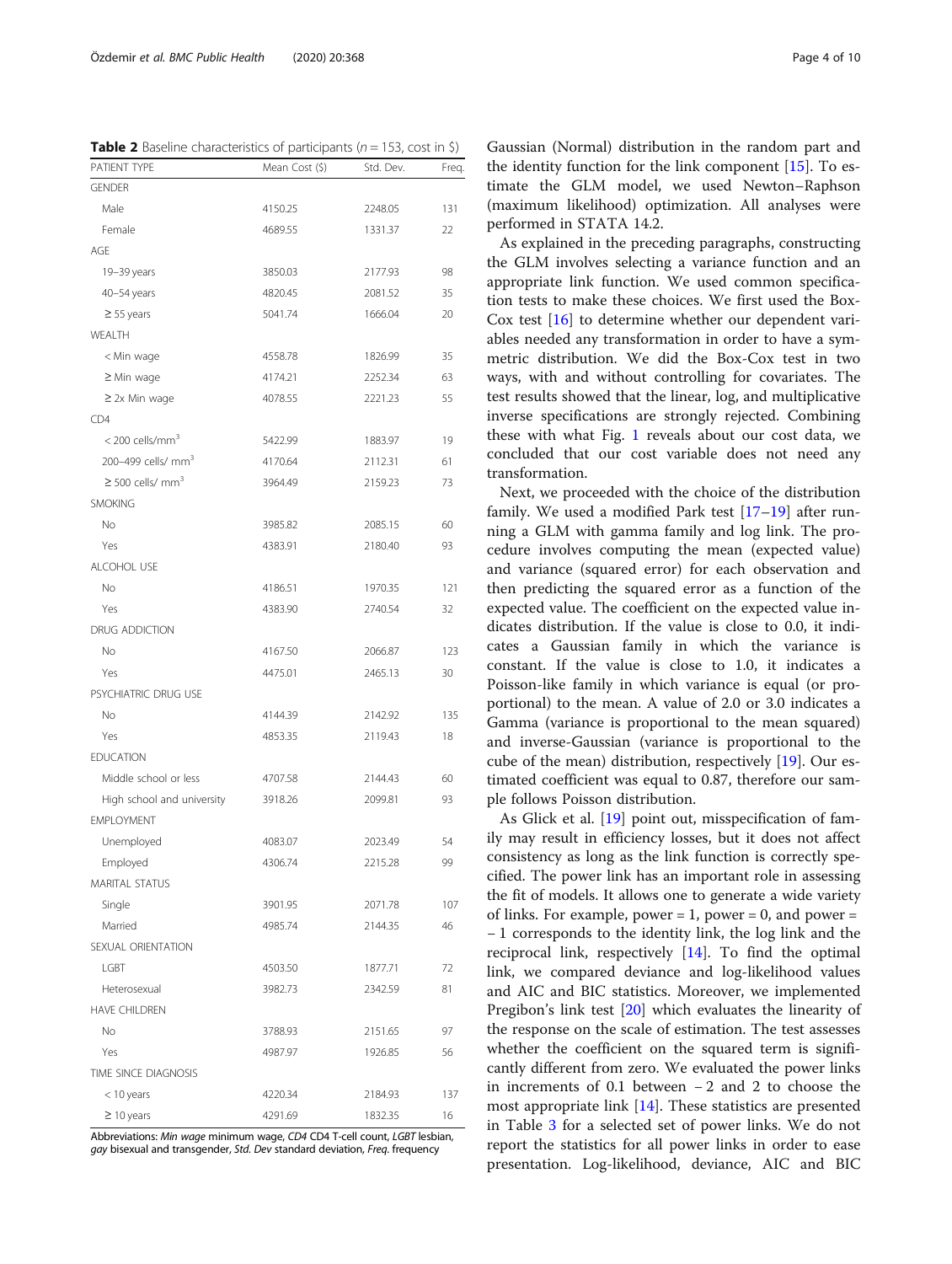<span id="page-4-0"></span>

statistics all suggest to choose power link (1.4). However, as Glick [\[21\]](#page-8-0) argues, the first four statistics are not sufficient alone to identify the appropriate link function. Thus, we proceed and choose the optimal link as (1.3), in line with the results of Pregibon's link test. Moreover, there is not much variation in magnitudes of the four statistics for power link (1.3) and power link (1.4).

#### Results

Table [4](#page-5-0) reports our GLM results for Poisson distribution and power link (1.3), which is the most appropriate model based on the aforementioned criteria. Incremental effects are reported in column 2 of Table [4](#page-5-0). As a robustness check, we have also presented results for identity and log links in Appendix Table [5.](#page-7-0)

Incremental effects (marginal effects for categorical independent variables) show how the probability of outcome changes given a unit change in the value of the categorical variable. We calculate these as average marginal effects (AMEs). Thus, the marginal effect is first calculated for each individual with their observed levels of covariates. These values are then averaged across all

individuals. For the interpretation of AMEs for Poisson regression GLM, we followed Hardin and Hilbe [[14\]](#page-8-0).

The incremental effects reported in Table [4](#page-5-0) reveal that age, gender, employment status, wealth and CD4 count are the most important factors in determining the healthcare costs of PLHIV. This shows that the individual characteristics of patients are significantly related to costs.

As expected, a better health status of the patient, measured by CD4 cell count, decreases healthcare costs. We found that compared with people who have AIDS (CD4 cells < 200 cells/mm<sup>3</sup>), people who have a normal range of CD4 cells ( $\geq 500$  cells/mm<sup>3</sup>) have \$1046 less in expenditures on average (Table [4,](#page-5-0) column 2). This result is in agreement with the findings of Dube et al. [\[23](#page-8-0)] who conducted a systematic review of predictors of HIV infection and argued that early diagnosis and earlier use of therapies improve the effectiveness of treatment and thus reduce healthcare costs.

Demographic variables include age, gender, marital and parental status. Age has the largest effect on costs. Compared to younger people (19–39 years), older people  $($  ≥ 55 years) have \$1934 higher expenditures on average. This result matches those observed in earlier studies. As

Table 3 Optimal Link Selection

| <b>TUDIE 3</b> Optimal Eins Scieduoli           |                        |                          |                     |                       |                     |                       |                       |                       |                       |
|-------------------------------------------------|------------------------|--------------------------|---------------------|-----------------------|---------------------|-----------------------|-----------------------|-----------------------|-----------------------|
|                                                 | <b>POWER</b><br>$(-1)$ | <b>POWER</b><br>$(-0.5)$ | <b>POWER</b><br>(0) | <b>POWER</b><br>(0.5) | <b>POWER</b><br>(1) | <b>POWER</b><br>(1.1) | <b>POWER</b><br>(1.2) | <b>POWER</b><br>(1.3) | <b>POWER</b><br>(1.4) |
| <b>AIC</b>                                      | 1123                   | 114                      | 1104                | 1092                  | 1077                | 1073                  | 1070                  | 1066                  | 1061                  |
| <b>BIC</b>                                      | 169.561                | 168,261                  | 166,695             | 164,832               | 162,532             | 161,992               | 161.414               | 160.793               | 160,137               |
| Log-likelihood                                  | $-85,879$              | $-85,229$                | $-84,446$           | $-83,514$             | $-82,364$           | $-82,094$             | $-81,805$             | $-81,495$             | $-81,167$             |
| Deviance                                        | 70.240                 | 168,940                  | 167.374             | 165,511               | 163,211             | 162,671               | 162,093               | 161,472               | 160,816               |
| Pregibon's test,<br>P-value<br>for squared term | 0.178                  | 0.305                    | 0.546               | 0.323                 | 0.421               | 0.475                 | 0.626                 | 0.906                 | 0.754                 |

Abbreviations: AIC Akaike information criterion, BIC Bayesian information criterion. Initial values were not feasible to fit GLM for power ≥ 1.5. Power links greater than 1 are usually appropriate for data having a response with a sharp increase of values (Hardin and Hilbe, 2018)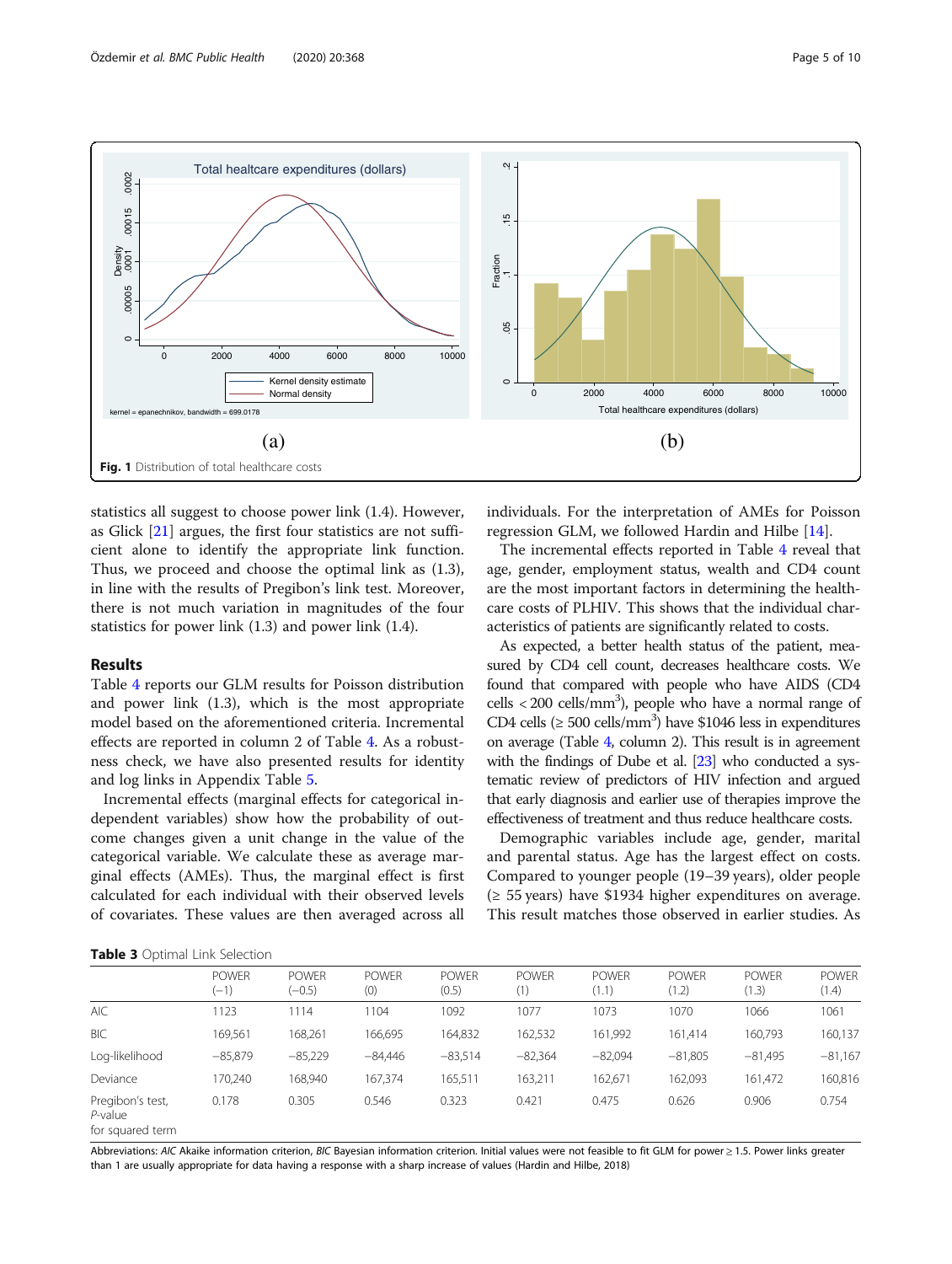# <span id="page-5-0"></span>Table 4 Generalised linear model (GLM) results

|                                        | $(1)^{a}$       |                         |             | (2)                 |
|----------------------------------------|-----------------|-------------------------|-------------|---------------------|
| VARIABLES/LINK <sup>b</sup>            | POWER (1.3)     | %95 Confidence Interval |             | Incremental Effects |
| CD4 (200-499 cells/mm <sup>3</sup> )   | $-14,556.84***$ | $-15,199.1$             | $-13,914.6$ | $-898.1***$         |
|                                        | $-327.678$      |                         |             | $-19.83$            |
| $CD4 \geq 500$ cells/mm <sup>3</sup> ) | $-16,868.45***$ | $-17,503.1$             | $-16,233.8$ | $-1046***$          |
|                                        | $-323.80$       |                         |             | $-19.59$            |
| Wealth $(2 \text{ min wage})$          | $-21,868.29***$ | $-22,411.3$             | $-21,325.3$ | $-1365***$          |
|                                        | $-277.05$       |                         |             | $-17.08$            |
| Wealth $(2 2x \text{ min wage})$       | $-20,391.69***$ | $-20,940.9$             | $-19,842.5$ | $-1268***$          |
|                                        | $-280.21$       |                         |             | $-17.24$            |
| Employment (employed)                  | 22,637.573***   | 22,206.9                | 23,068.25   | $1482***$           |
|                                        | $-219.74$       |                         |             | $-14.93$            |
| Education (high school & university)   | 911.83***       | 512.04                  | 1311.62     | 58.24***            |
|                                        | $-203.98$       |                         |             | $-13.04$            |
| Alcohol (yes)                          | 1439.45***      | 996.98                  | 1881.92     | 91.65***            |
|                                        | $-225.75$       |                         |             | $-14.34$            |
| Smoke (yes)                            | 7150.11***      | 6780.94                 | 7519.27     | $458.0***$          |
|                                        | $-188.35$       |                         |             | $-12.12$            |
| Psychiatric drug (yes)                 | 10,415.17***    | 9844.42                 | 10,985.91   | 651.3***            |
|                                        | $-291.20$       |                         |             | $-17.87$            |
| Drug addiction (yes)                   | 8225.30***      | 7755.71                 | 8694.90     | 518.1***            |
|                                        | $-239.59$       |                         |             | $-14.91$            |
| Sexual orientation (heterosexual)      | $-575.12***$    | $-983.17$               | $-167.06$   | $-36.69***$         |
|                                        | $-208.20$       |                         |             | $-13.28$            |
| Age (40-54)                            | 14,638.10***    | 14,169.67               | 15,106.53   | 932.0***            |
|                                        | $-238.10$       |                         |             | $-15$               |
| Age $(2 55)$                           | 31,475.19***    | 30,741.65               | 32,208.73   | 1934***             |
|                                        | $-374.26$       |                         |             | $-22.18$            |
| Gender (female)                        | 13,398.90***    | 12,782.68               | 14,015.13   | 835.1***            |
|                                        | $-314.41$       |                         |             | $-19.18$            |
| Marriage status (married)              | 10,222.66***    | 9720.721                | 10,724.59   | 643.6***            |
|                                        | $-256.09$       |                         |             | $-15.92$            |
| Child (yes)                            | 6337.71***      | 5809.123                | 6866.289    | 401.4***            |
|                                        | $-269.69$       |                         |             | $-16.97$            |
| Time diagnosed $c \geq 10$ years)      | $-11,356.30***$ | $-11,967.4$             | $-10,745.2$ | $-742.19***$        |
|                                        | $-311.79$       |                         |             | 73.37               |
| Constant                               | 46,693.04***    | 45,804.71               | 47,581.38   | 4225***             |
|                                        | $-453.24$       |                         |             | $-5.254$            |
| Observations                           | 153             |                         |             | 153                 |
| AIC                                    | 1066            |                         |             |                     |
| BIC                                    | 160,793         |                         |             |                     |
| Log-likelihood                         | $-81,495$       |                         |             |                     |
| Deviance                               | 161,472         |                         |             |                     |

Abbreviations: *Min wage* minimum wage, *CD4* CD4 T-cell count, *AIC* Akaike information criterion, *BIC* Bayesian information criterion<br>  $\frac{a^{***}}{b}$   $p < 0.01$ <br>  $\frac{b}{c}$  Parentheses show the categories of the independen Williams [\[22\]](#page-8-0)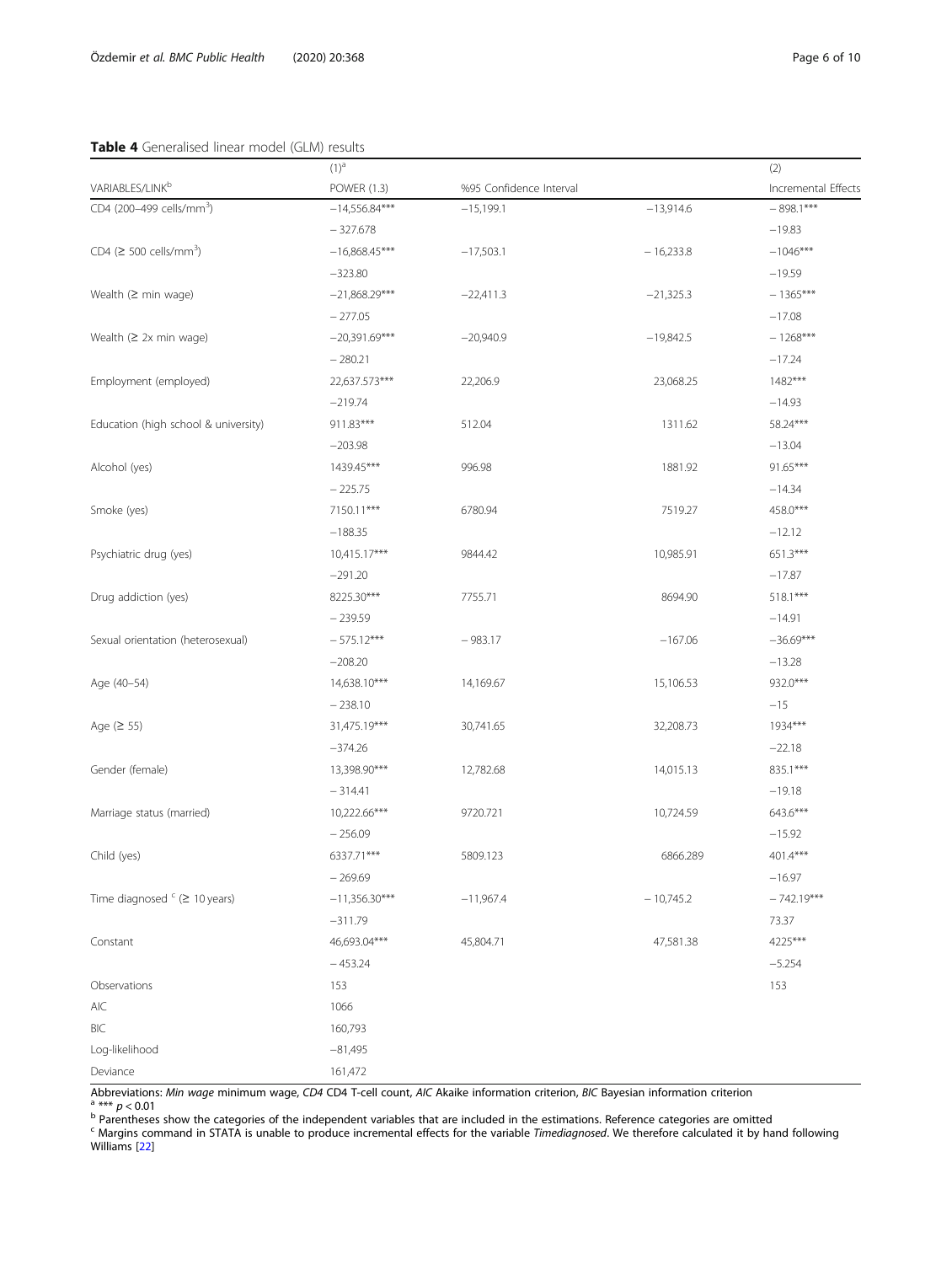older people are more susceptible to infections [[24\]](#page-8-0) and have an immunologic response to therapy [[25,](#page-8-0) [26](#page-8-0)], they incur higher medication costs [[27](#page-8-0)].

We also found that health care costs are \$835 higher on average for females. This finding is consistent with previous works demonstrating that women are more prone to the risks of HIV infection compared to men [[28](#page-8-0)–[30](#page-8-0)]. Prior research also argues that women have better health maintenance compared to men and have greater utilisation of healthcare services [\[31](#page-8-0)–[34\]](#page-8-0).

Marital and parental status are also associated with higher healthcare costs. Costs are \$644 higher on average for married people and \$401 higher on average for people who have children. Earlier studies have shown that the odds of HIV infection are higher for married women [\[35](#page-8-0)], as they cannot refuse sex and ask for condom use in marriage  $[36]$  $[36]$ . In addition, it is possible to hypothesise that people with children have a higher risk of acquiring infectious diseases.

Socioeconomic status variables include education, wealth and employment status. Care costs are \$1482 higher on average for employed and \$58 higher on average for people that are more educated. Since both education and employment indicate a higher socioeconomic status, these people could be better informed and have more access to care services, which would explain higher care costs [\[37\]](#page-9-0). Wealth represents the welfare status of an individual (measured by minimum wage, including non-wage income, family support, transfer payments, etc.) and is divided into 3 categories: lower than minimum wage, higher than minimum wage and higher than double minimum wage. Healthcare costs are significantly lower for wealthier people. An implication of this is that people with lower income levels live in communities with lower socioeconomic status and have a higher risk of acquiring infections [[38](#page-9-0), [39](#page-9-0)].

Risk factors include sexual orientation, smoking, alcohol use, drug addiction and psychiatric drug use. Of all these, psychiatric drug use and drug addiction are the two major factors that increase healthcare costs. Healthcare costs are \$518 and \$651 higher on average for patients who are addicted to drugs and who use psychiatric drug(s), respectively. Earlier studies have also demonstrated that drug use is significantly and positively related to HIV sexual risk be-haviour [\[40\]](#page-9-0), and injection drug use is a mode of HIV transmission in many regions including China, the USA, and Russia [\[41\]](#page-9-0). In addition, substance users have multiple comorbidities that complicate HIV treatment and prevention [\[42](#page-9-0)] and are particularly vulnerable to suboptimal combination antiretroviral therapy (cART) adherence [\[43\]](#page-9-0).

Smoking and alcohol use are also common risk factors among PLHIV, and they contribute to increased incidence of non-AIDS-related morbidity and mortality [\[44,](#page-9-0) [45](#page-9-0)]. In our sample, smoking status seemed to have a greater impact on costs compared to alcohol use.

Sexual orientation poses another risk factor. In our sample, we found that people who identify themselves as heterosexual have slightly lower healthcare expenditures compared to LGBT people. Homosexual people could be better informed about access to healthcare and thus have higher costs [\[34\]](#page-8-0). At the same time, they have riskier sexual behaviour, which increases the prevalence of HIV and sexually transmitted infections (STIs) and thus overall care costs [\[46](#page-9-0)–[48](#page-9-0)].

Finally, we consider the duration of treatment. Compared to people who were recently diagnosed with HIV, people who were diagnosed ≥10 years ago have \$743 lower expenditures on average. This may be due to the improvements in CD4 count with the number of years from diagnosis [\[31\]](#page-8-0).

### **Discussion**

This study provides valuable data about the link between socioeconomic factors and the healthcare costs of PLHIV. In addition, we have shown that the findings of our GLM indicate that these socioeconomic parameters and CD4 cell count are the factors significantly related to the healthcare costs of patients. A number of studies show that HAART reduces the average number of annual hospitalisations, and hence results in considerable cost savings [\[49](#page-9-0)–[51\]](#page-9-0). But the literature lacks the information regarding PLHIV already on HAART and how other factors, such as socioeconomic, are affecting the healthcare costs of PLHIV. The findings of this study strongly suggest that the healthcare costs of PLHIV is associated with socioeconomic parameters such as age, gender, marital and parental status, time since diagnosis, employment, wealth status and illicit drug use.

Our results confirm the literature [[23\]](#page-8-0) on the link between the better health status of the patient decreases healthcare costs. Age has the largest effect on costs in this study. Compared to younger people, older people have higher expenditures. As older people are more susceptible to infections and have an immunologic response to therapy, they incur higher medication costs. Following sources [[24](#page-8-0)–[27\]](#page-8-0) also confirm these results. Female healthcare costs are higher as opposed to male health care costs. Prior research also argues that women have better health maintenance compared to men and have greater utilisation of healthcare services [[28](#page-8-0)–[34\]](#page-8-0). Marriage increases the costs; the odds of HIV infection are higher for married women as they cannot refuse sex and ask for condom use in marriage. Earlier studies have supported these results [[35](#page-8-0), [36\]](#page-9-0). Both education and employment indicate a higher socioeconomic status, educated and employed people could be better informed and have more access to care services, which would explain higher care costs [\[37\]](#page-9-0). Healthcare costs are significantly lower for wealthier people. An implication of this is that people with lower income levels live in communities with lower socioeconomic status and have a higher risk of acquiring infections [[38](#page-9-0), [39\]](#page-9-0);. Drug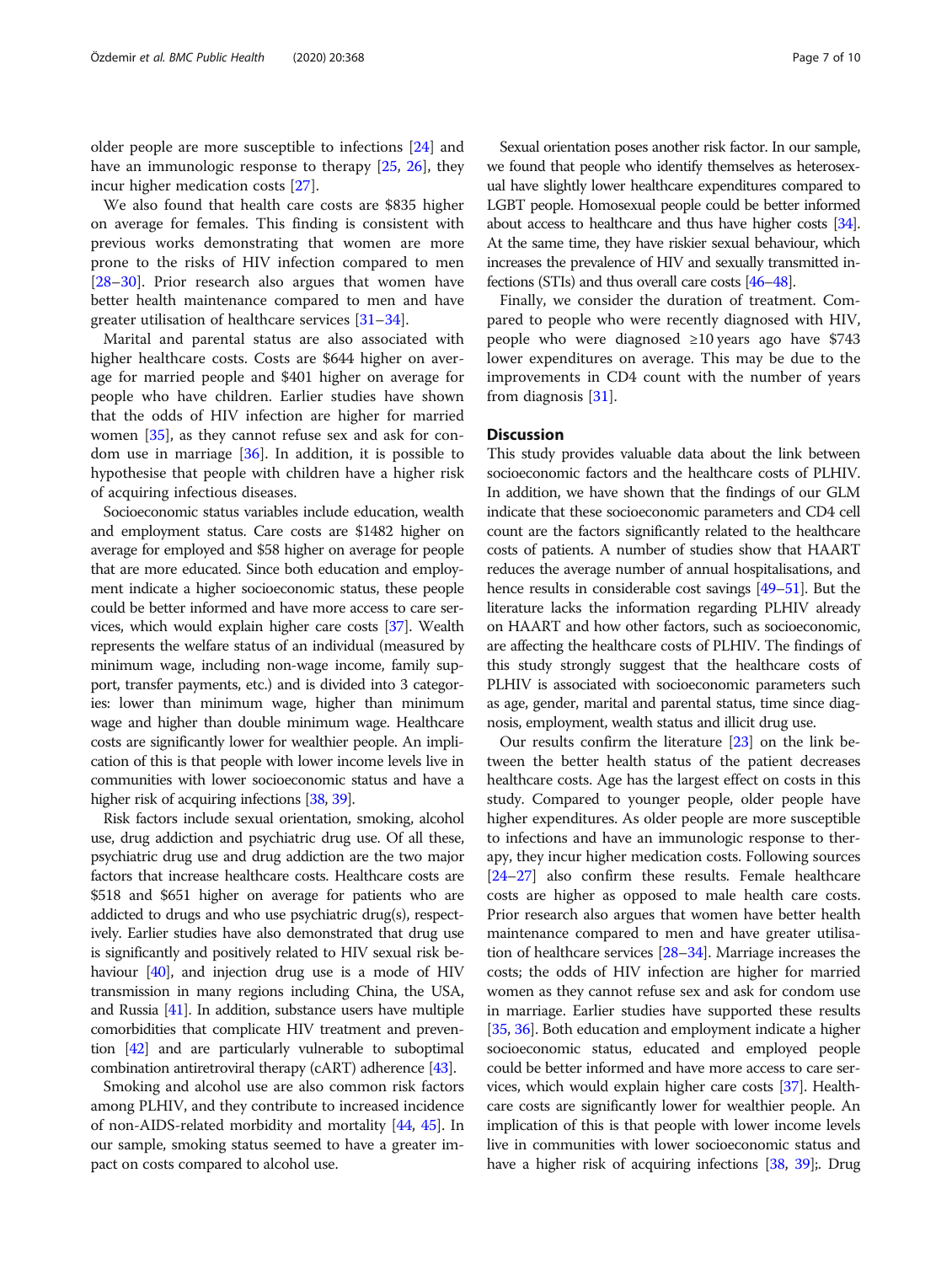<span id="page-7-0"></span>use is significantly and positively related to HIV sexual risk behaviour and causes higher costs. In addition, substance users have multiple comorbidities that complicate HIV treatment and prevention and are particularly vulnerable to suboptimal cART adherence. Earlier studies have also supported the link between drug use and HIV costs [\[40](#page-9-0)– [43](#page-9-0)]. Smoking and alcohol use contribute to increased incidence of non-AIDS-related morbidity and mortality [[44](#page-9-0), [45](#page-9-0)]. In our study, smoking status seemed to have a greater impact on costs compared to alcohol use. We found that people who identify themselves as heterosexual have slightly lower healthcare expenditures compared to LGBT people. Homosexual people have higher costs. They are better informed about access to healthcare, they have riskier sexual behaviour, which increases the prevalence of HIV and sexually transmitted infections (STIs) and thus overall care costs are higher [\[34,](#page-8-0) [46](#page-9-0)–[48](#page-9-0)]. The duration of treatment lowers the expenditures. This may be due to the improvements in CD4 count with the number of years from diagnosis [\[31\]](#page-8-0).

Together, these results provide important insights into the factors that affect healthcare costs of PLHIV. We have demonstrated that in addition to immunological status of patients, socioeconomic variables are important factors that determine costs of PLHIV.

The policy implications of the key factors influencing the healthcare costs of PLHIV are also critical for public policy makers, healthcare workers, health ministries and employment community programs.

This study is not without its limitations. The clinic and the country were not selected at random but they represent the whole country  $[48]$  $[48]$  $[48]$ . and as such this is a convenience sample; therefore, some of the estimates may have been over- or underestimated. The proportion of female PLHIV is low compared to male PLHIV. The total sample of PLHIV in our data is small, and this may cause unobserved discrepancies in our results. Costs may vary in other settings depending on drug costs and administrative policies.

## Conclusion

Our results suggest that in addition to immunological status, socioeconomic factors play a substantial role in the healthcare costs of PLHIV.

As expected, a better health status of the PLHIV, measured by CD4 cell count, decreases healthcare costs but socio-economic factors such as the age, gender, marital and parental status, smoking, alcohol use, time since diagnosis, employment, wealth status, sexual orientation and illicit drug use are also having a crucial role for decreasing the costs of PLHIV.

The key factors influencing the healthcare costs of PLHIV are also critical for public policy makers, healthcare workers, health ministries and employment community programs.

# Appendix

Table 5 GLM Results for Identity and Log Links

|                                            | (1)             | (2)         |
|--------------------------------------------|-----------------|-------------|
| VARIABLES/LINK                             | <b>IDENTITY</b> | LOG         |
| CD4 (200-499 cells/mm <sup>3</sup> )       | $-789.194***$   | $-0.128***$ |
|                                            | $-19.659$       | $-0.004$    |
| $CD4$ ( $\geq$ 500 cells/mm <sup>3</sup> ) | $-951.866***$   | $-0.172***$ |
|                                            | $-19.447$       | $-0.004$    |
| Wealth $($ min wage)                       | $-1270.716***$  | $-0.218***$ |
|                                            | $-17.79$        | $-0.004$    |
| Wealth $(2 \times min wave)$               | $-1218.168***$  | $-0.219***$ |
|                                            | $-18.536$       | $-0.004$    |
| Employment (employed)                      | 1349.770***     | $0.242***$  |
|                                            | $-15.413$       | $-0.004$    |
| Education (high school & university)       | $-33.103***$    | $-0.042***$ |
|                                            | $-12.839$       | $-0.003$    |
| Alcohol (yes)                              | 166.506***      | $0.074***$  |
|                                            | $-14.565$       | $-0.004$    |
| Smoke (yes)                                | 435.100***      | $0.110***$  |
|                                            | $-12.397$       | $-0.003$    |
| Psychiatric drug (yes)                     | 581.622***      | $0.078***$  |
|                                            | $-17.829$       | $-0.004$    |
| Drug addiction (yes)                       | 498.590***      | $0.091***$  |
|                                            | $-14.872$       | $-0.003$    |
| Sexual orientation (heterosexual)          | 106.991***      | $0.090***$  |
|                                            | $-13.437$       | $-0.003$    |
| Age (40-54)                                | 860.885***      | $0.174***$  |
|                                            | $-14.732$       | $-0.003$    |
| Age $(≥ 55)$                               | 1912.262***     | $0.384***$  |
|                                            | $-23.162$       | $-0.005$    |
| Gender (female)                            | 870.202***      | $0.200***$  |
|                                            | $-19.715$       | $-0.004$    |
| Marriage status (married)                  | 723.812***      | $0.199***$  |
|                                            | $-15.501$       | $-0.003$    |
| Child (yes)                                | 343.916***      | $0.058***$  |
|                                            | $-16.673$       | $-0.004$    |
| Time diagnosed $(≥ 10 years)$              | $-639.422***$   | $-0.095***$ |
|                                            | $-19.443$       | $-0.004$    |
| Constant                                   | 3733.697***     | 8.148***    |
|                                            | $-28.266$       | $-0.007$    |
| Observations                               | 153             | 153         |
| AIC                                        | 1077            | 1104        |
| <b>BIC</b>                                 | 162,532         | 166,695     |
| Log-likelihood                             | $-82,364$       | -84,446     |
| Deviance                                   | 163,211         | 167,374     |

Abbreviations: Min wage minimum wage, CD4 CD4 T-cell count, AIC Akaike information criterion, BIC Bayesian information criterion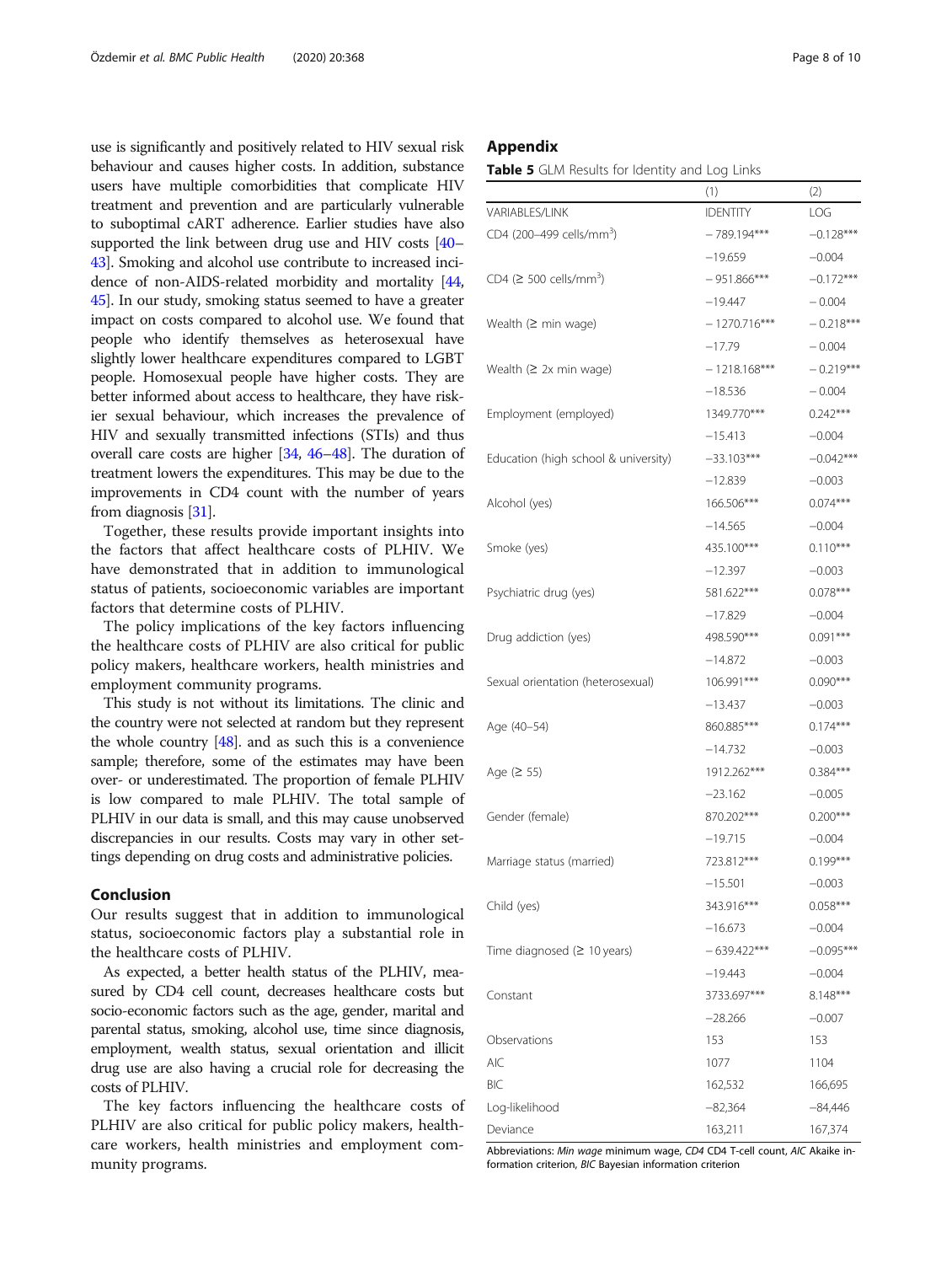#### <span id="page-8-0"></span>Abbreviations

PLHIV: People living with HIV/AIDS; PHIMS: Probel Hospital Information Management System; HAART: Highly Active Antiretroviral Therapy; GLM: Generalised Linear Model; LGBT: Lesbian, Gay, Bisexual, Transgender; OLS: Ordinary Least Squares; cART: Combination Antiretroviral Therapy; STIs: Sexually Transmitted Infections; Min wage: Minimum Wage; CD4: CD4 Tcell count; Std. Dev: Standard deviation; Freq: Frequency; AIC: Akaike Information Criterion; BIC: Bayesian Information Criterion

#### Acknowledgements

We are thankful to the participants of All izmir workshop in economics in Izmir for their valuable comments on an earlier draft of the manuscript. The authors acknowledge all the participating patients at the Izmir region of Turkey for their tremendous cooperation.

#### Authors' contributions

DÖ, HÖÖ and ST designed the study, DÖ and FNKK analyzed the data. All authors read and approved the manuscript.

#### Funding

Not applicable.

#### Availability of data and materials

The dataset used and analyzed during the current study are available from the corresponding author on reasonable request.

# Ethics approval and consent to participate

The study was approved by Bozyaka Education and Research Hospital Ethical Committee of the University of Health Sciences. Written informed consent was obtained from all of the participants during the survey.

#### Consent for publication

Not applicable.

#### Competing interests

The authors declare that they have no competing interests.

#### Author details

<sup>1</sup>Department of Clinical Microbiology and Infectious Diseases, University of Health Sciences, Bozyaka Education and Research Hospital, <sup>İ</sup>zmir, Turkey. <sup>2</sup> Department of Economics, Yaşar University, Üniversite Caddesi No: 37–39, 35040 Bornova, İzmir, Turkey.

#### Received: 14 November 2019 Accepted: 5 March 2020 Published online: 20 March 2020

#### References

- 1. World Health Organization, Global Health Observatory (GHO) data; [http://](http://www.who.int/) [www.who.int/.](http://www.who.int/) Accessed 2 October 2019.
- 2. Hyduk C, Kustowski K. Helping people coping with HIV and AIDS manage employment. In: Sourcebook of rehabilitation and mental health practice. US: Springer; 2004. p. 417–31.
- 3. Gökengin D, Türkiye'de HIV. İnfeksiyonu: Hedefe Ne Kadar Yakınız? Klimik Dergisi. 2018;31(1):4–10.
- Sargin F, Yildiz D, Aydin OA, Mete B, Gunduz A, Karaosmanoglu HK, Yemisen M, Yazici Y, Bolukcu S, Durdu B, Senates E, Ozaras R, Dokmetas I, Tabak F. Changes in HIV demographic patterns in a low prevalence population: no evidence of a shift towards men who have sex with men. Int J Infect Dis. 2016;48:52–5.
- Özdemir HÖ, Tosun S, Özdemir D, Korkmaz E. The determinants of employability of people living with HIV/AIDS in Turkey. Am J Ind Med. 2019. <https://doi.org/10.1002/ajim.23056>.
- 6. Tosun S, Aygün O, Özdemir HÖ, Korkmaz E, Özdemir D. The impact of economic and social factors on the prevalence of hepatitis B in Turkey. BMC Public Health. 2018;18(1):649.
- 7. UNAIDS. Global HIV & AIDS statistics 2019 fact sheet. https://www.unaids. org/en/resources/fact-sheet Accessed 2 Oct 2019.
- 8. Probel Hospital Information Management System, (PHIMS) [http://en.probel.](http://en.probel.com.tr/) [com.tr/](http://en.probel.com.tr/) Accessed 11 February 2020.
- Özdemir D, Özdemir HÖ. Health care cost of socioeconomic inequalities: a pioneering population-wide study. Am J Public Health. 2019;109(6):835–6.
- 10. Colchero MA, Cortés-Ortiz MA, Romero-Martínez M. HIV prevalence, sociodemographic characteristics, and sexual behaviours among transwomen in Mexico City. Salud Publica Mex. 2015;57:99–106.
- 11. Kattan JA, Kudish KS, Cadwell BL, Soto K, Hadler JL. Effect of vaccination coordinators on socioeconomic disparities in immunization among the 2006 Connecticut birth cohort. Am J Public Health. 2014;104(1):e74–81. <https://doi.org/10.2105/AJPH.2013.301418>.
- 12. Deb P, Norton EC. Modelling health care expenditures and use. Annu Rev Public Health. 2018;39:489–505.
- 13. Nelder JA, Wedderburn RW. Generalised linear models. J R Statistical Soc Series A (General). 1972;135(3):370–84.
- 14. Hardin JW, Hilbe J. Generalised linear models and extensions. Fourth ed. College Station: Stata press; 2018.
- 15. McCullagh P, Nelder JA. Generalized linear models. 2nd ed. London: Chapmann Hall; 1989.
- 16. Box GE, Cox DR. An analysis of transformations. J R Stat Soc Ser B Methodol. 1964;26(2):211–43.
- 17. Park, R. E. (1966). Estimation with heteroscedastic error terms. Econometrica (pre-1986), 34(4), 888.
- 18. Manning WG, Mullahy J. Estimating log models: to transform or not to transform? J Health Econ. 2001;20(4):461–94.
- 19. Glick HA, Doshi JA, Sonnad SA, Polsky D. Economic evaluation in clinical trials. 2nd ed. Oxford: Oxford University Press; 2014.
- 20. Pregibon D. Goodness of link tests for generalised linear models. J R Stat Soc C. 1980;29:15–23.
- 21. Glick, H., 2008. Methods for cost estimation in CEA: the GLM approach. AcademyHealth, issues in cost-effectiveness analysis. Washington, DC. Found online at: http://www. Uphs. Upenn. Edu/dgimhsr/documents/ acadhlth.Glick, 62208.
- 22. Williams R. Using the margins command to estimate and interpret adjusted predictions and marginal effects. Stata J. 2012 Jun;12(2):308–31.
- 23. Dube BNR, Marshall TP, Ryan RP, Omonijo M. Predictors of human immunodeficiency virus (HIV) infection in primary care among adults living in developed countries: a systematic review. Systematic Rev. 2018;7(1):82.
- 24. Sanders GD, Bayoumi AM, Holodniy M, Owens DK. Cost-effectiveness of HIV screening in patients older than 55 years of age. Ann Intern Med. 2008; 148(12):889–903.
- 25. Grabar S, Kousignian I, Sobel A, Le Bras P, Gasnault J, Enel P, et al. Immunologic and clinical responses to highly active antiretroviral therapy over 50 years of age. Results from the French hospital database on HIV. Aids. 2004;18(15):2029–38.
- 26. Stafford KA, Magder LS, Hungerford LL, Guralnik JM, El-Kamary SS, Baumgarten M, Redfield RR. Immunologic response to antiretroviral therapy by age among treatment-naive patients in sub-Saharan Africa. Aids. 2018; 32(1):25–34.
- 27. Krentz HB, Gill MJ. Increased costs of HIV care associated with aging in an HIV-infected population. HIV Med. 2015;16(1):38–47.
- 28. Geary CW, Bukusi EA. Women and ARV-based HIV prevention–challenges and opportunities. J Int AIDS Soc. 2014;17:19356.
- 29. Mastro TD, Sista N, Abdool-Karim Q. ARV-based HIV prevention for women– where we are in 2014. J Int AIDS Soc. 2014;17:19154.
- 30. Kiweewa, F. M., Mugwanya, K. K., & Kiweewa, F. (2017). Antiretroviral–based HIV pre-exposure prophylaxis for women: recent advances and next steps. HIV/AIDS—contemporary challenges. Nancy Dumais (Ed.), Rijeka, Croatia: InTech, 55–64.
- 31. Brennan A, Jackson A, Horgan M, Bergin CJ, Browne JP. Resource utilisation and cost of ambulatory HIV care in a regional HIV Centre in Ireland: a microcosting study. BMC Health Serv Res. 2015a;15(1):139.
- 32. Brennan A, Morley D, O'Leary AC, Bergin CJ, Horgan M. Determinants of HIV outpatient service utilisation: a systematic review. AIDS Behav. 2015b;19(1): 104–19.
- 33. Ritchwood TD, Bishu KG, Egede LE. Trends in healthcare expenditure among people living with HIV/AIDS in the United States: evidence from 10 years of nationally representative data. Int J Equity Health. 2017; 16(1):188.
- 34. Kupek E, Dooley M, Whitaker L, Petrou S, Renton A. Demographic and socioeconomic determinants of community and hospital services costs for people with HIV/AIDS in London. Soc Sci Med. 1999;48(10):1433–40.
- 35. Fagbamigbe AF, Adebayo SB, Idemudia E. Marital status and HIV prevalence among women in Nigeria: ingredients for evidence-based programming. Int J Infect Dis. 2016;48:57–63.